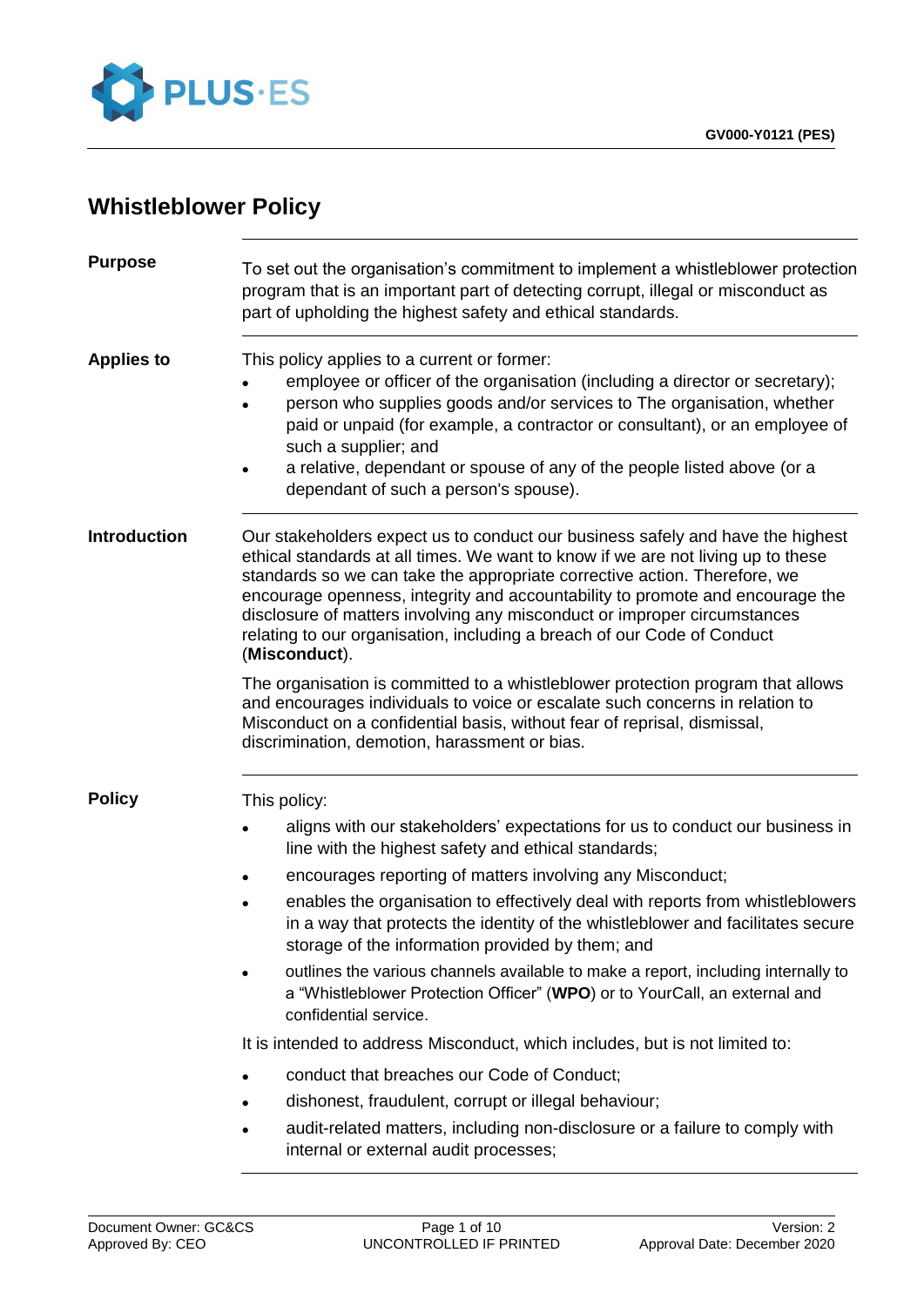improper conduct or unethical behaviour (such as dishonestly altering organisational records or engaging in questionable accounting practices); conduct endangering health and safety or the environment; significant mismanagement or waste of resources; any breach of the law; or detrimental action against a person because they have made a report under this policy or are planning to make such a report. We will review all complaints or allegations relating to Misconduct and undertake an investigation where necessary or appropriate. **What is not Misconduct?** Misconduct does not include 'personal work-related grievances'. These are grievances relating to a person's current or former employment or engagement that only have implications for them personally, and do not fall within the scope of Misconduct. For example, a personal work-related grievance may include a conflict between a person and another employee, or a decision relating to their employment or engagement, such as disciplinary action. Personal work-related grievances should be addressed through the usual internal channels, being to the manager or senior HR Business Partner. An exception to this is where a personal work-related grievance may constitute a report of Misconduct - for example, if it: includes information about Misconduct or suggests Misconduct beyond the person's personal circumstances; relates to a breach of employment or other laws punishable by imprisonment; or concerns detrimental action against a person because they have made a report under this policy or are planning to make such a report. A whistleblower does not have to be sure that Misconduct has occurred in order to make a report and they will be protected under this policy even if their report turns out to be incorrect. However, a person must not make a report that they know, or ought to know, is false or has no substance. Where it is found that a person has knowingly made a false report, this will be considered a serious matter and may result in disciplinary action. **How do I report a matter - if I am an employee?** For most issues, employees may be comfortable discussing their concerns informally with their manager or Human Resources, and we encourage employees to continue to feel empowered to raise issues in this way. We are committed to the creation of a supportive workplace environment and it seeks to create a culture where concerns can be discussed openly and transparently. However, where an employee has concerns about Misconduct and is not comfortable raising those concerns informally in the ordinary course, or would prefer to make a formal report under this policy in relation to their concerns, they are encouraged to report their concerns under this policy.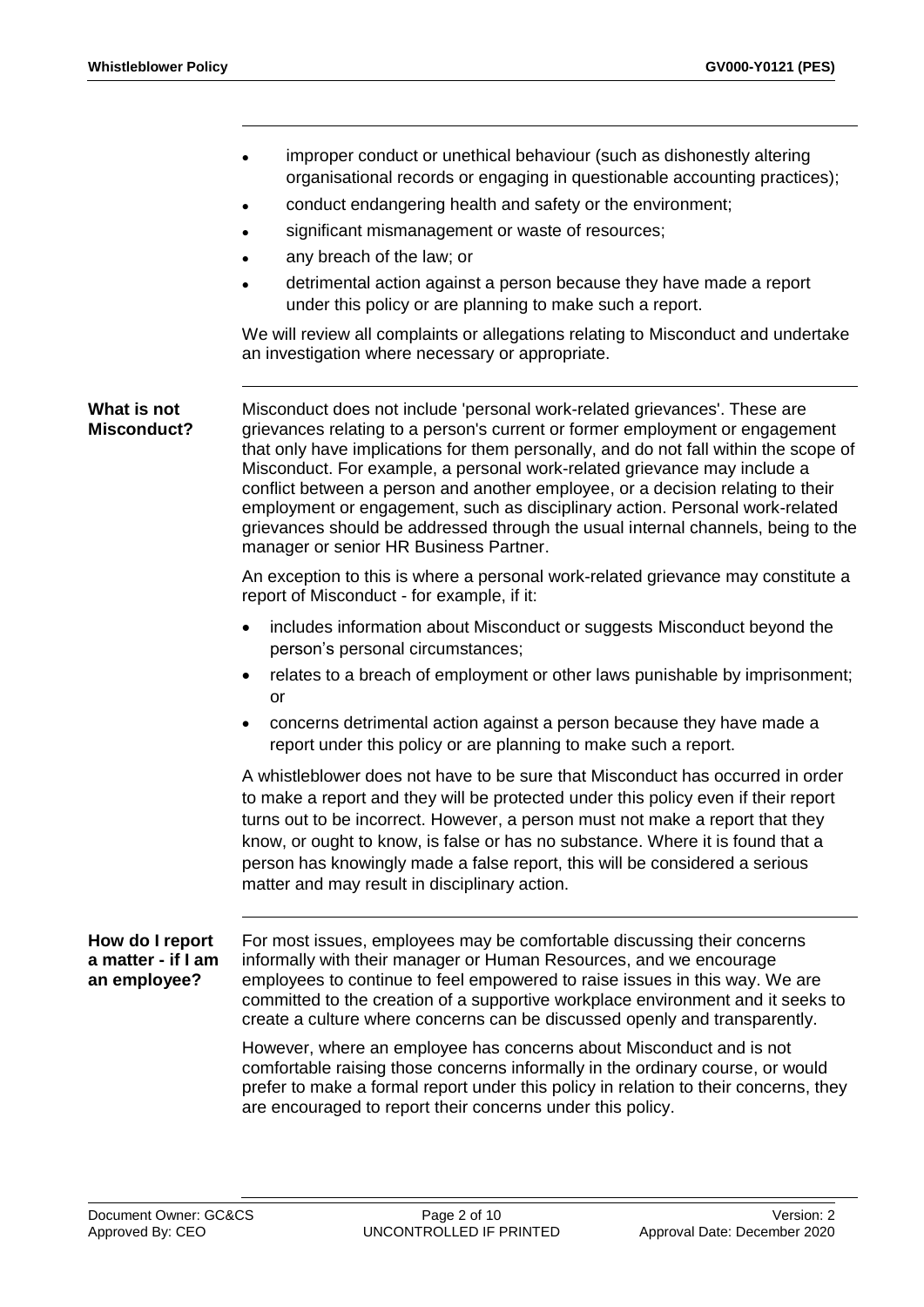In order for an employee to receive the protections outlined in this policy, including those that apply under law, they need to make a report through the formal channels outlined below.

## **How do I report a matter under this policy, whether or not I am an employee?**

If a whistleblower becomes aware of any matter of actual or suspected Misconduct, they can make a report under this policy with a WPO or the YourCall service, through the contact details set out below. YourCall is an independent and confidential whistleblowing service that is external to the organisation. If a whistleblower wishes to report anonymously, they should do this through the YourCall service.

The role of the WPOs and the YourCall service is to receive disclosures that qualify for protection under this policy. In certain circumstances, a WPO may act as a "Whistleblower Investigation Officer" (**WIO**) or they may otherwise commission a separate WIO who may be internal or external to the organisation.

| <b>WPO Contact</b> | <b>WPO - General Counsel</b>  | Phone: | $(02)$ 9269 2941             |
|--------------------|-------------------------------|--------|------------------------------|
| details            | & Company Secretary           | Email: | nigel.lowry@ausgrid.com.au   |
|                    | <b>WIO - Head of Internal</b> | Phone: | $(02)$ 9269 2923             |
|                    | Audit                         | Email: | peter.moloney@ausgrid.com.au |

#### **YourCall – contact details**

|               | <b>For Ausgrid Matters</b>         | <b>For PLUS ES Matters</b>         |
|---------------|------------------------------------|------------------------------------|
| <b>Online</b> | 24/7 reporting at                  | 24/7 reporting at                  |
|               | www.yourcall.com.au/report         | www.yourcall.com.au/report         |
|               | (enter "AUSGRID" as org. ID)       | (enter "PLUSES" as org. ID)        |
| Call          | Your Call hotline number:          | Your Call hotline number:          |
|               | 1800 607 206                       | 1800 607 197                       |
| <b>Email</b>  | ausgrid@yourcall.com.au            | pluses@yourcall.com.au             |
| <b>Mail</b>   | Locked Mail Bag 7777,              | Locked Mail Bag 7777,              |
|               | Malvern VIC 3144                   | Malvern VIC 3144                   |
| <b>FAQs</b>   | For Ausgrid:                       | For PLUS ES:                       |
|               | <b>Frequently Asked Questions.</b> | <b>Frequently Asked Questions.</b> |

## **What**

**protections does a whistleblower have?**

People will be protected against detriment or threats of detriment if they make a report regarding actual or suspected Misconduct based on reasonable grounds. Detriment can take the form of:

dismissal;

- injury in their employment or alteration of their duties to their disadvantage;
- discrimination between an employee and other employees of the same employer;
- harassment or intimidation;
- harm or injury, including psychological harm;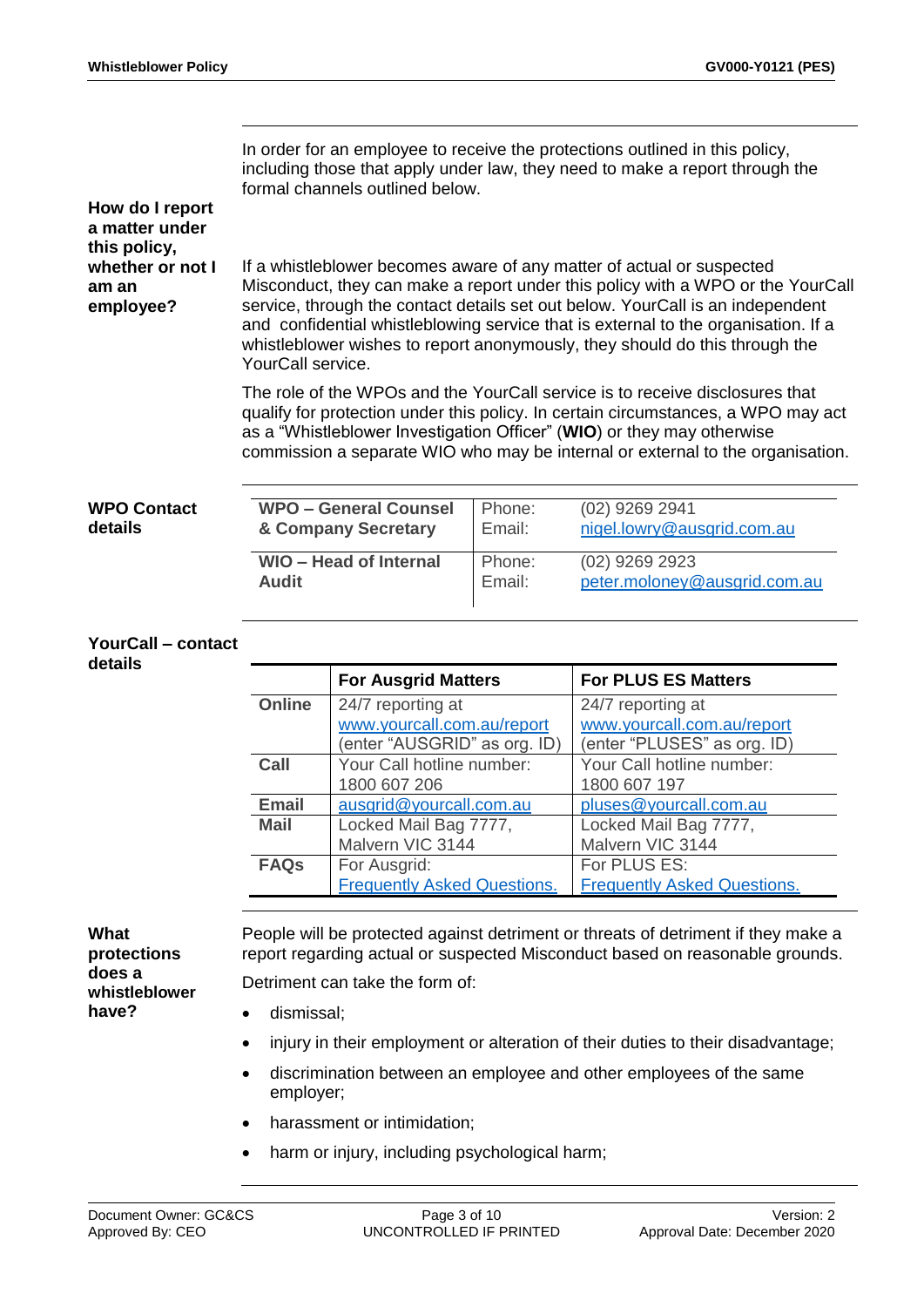- damage to property, reputation, business, financial position, or any other damage; and/or
- threatening to carry out any of the above.

We will take steps to protect a whistleblower from detrimental action, which may include:

- managing the confidentiality of the whistleblower;
- monitoring and managing the behaviour of other employees;
- implementing investigation processes where appropriate;
- taking disciplinary action for conduct that is detrimental to a whistleblower or conduct that breaches the confidentiality requirements under this policy; and/or
- providing support services.

If a whistleblower's report includes their own Misconduct, disciplinary action may be taken but we will take into account the co-operation and assistance of the whistleblower when considering the matter.

We will at all times be able to raise and address with a whistleblower matters that arise in the ordinary course of their employment or contractual relationship with us (for example, any separate performance or conduct concerns) and this will not amount to detriment. Any employee who in any way harms another employee in reprisal for making a report under this system may be subject to disciplinary action, up to and including termination of employment. In some circumstances, this conduct can also attract civil and/or criminal penalties.

Australian laws also provide protections for whistleblowers. Further information about these laws is set out at the Appendix to this policy.

**Is a whistleblower's identity confidential?**

The identity of a whistleblower (and any information in their report which is likely to identify them) will be held in the strictest confidence and will only be disclosed if:

- the whistleblower consents to the disclosure;
- the disclosure is required or allowed by law (for example, disclosure by the organisation to a lawyer to obtain legal advice in relation to the whistleblower protections that apply under law); or
- in relation to information that could identify the whistleblower, it is reasonably necessary to disclose the information for the purposes of an investigation, but the whistleblower's identity is not disclosed and all reasonable steps are taken by us to prevent someone from otherwise identifying them.

We will take steps to protect the identity of a whistleblower (and any information in their report which is likely to identify them), including by:

- limiting access to information relating to their report;
- keeping files created in relation to their report secure; and
- carefully reviewing and potentially de-identifying certain aspects of their report as necessary.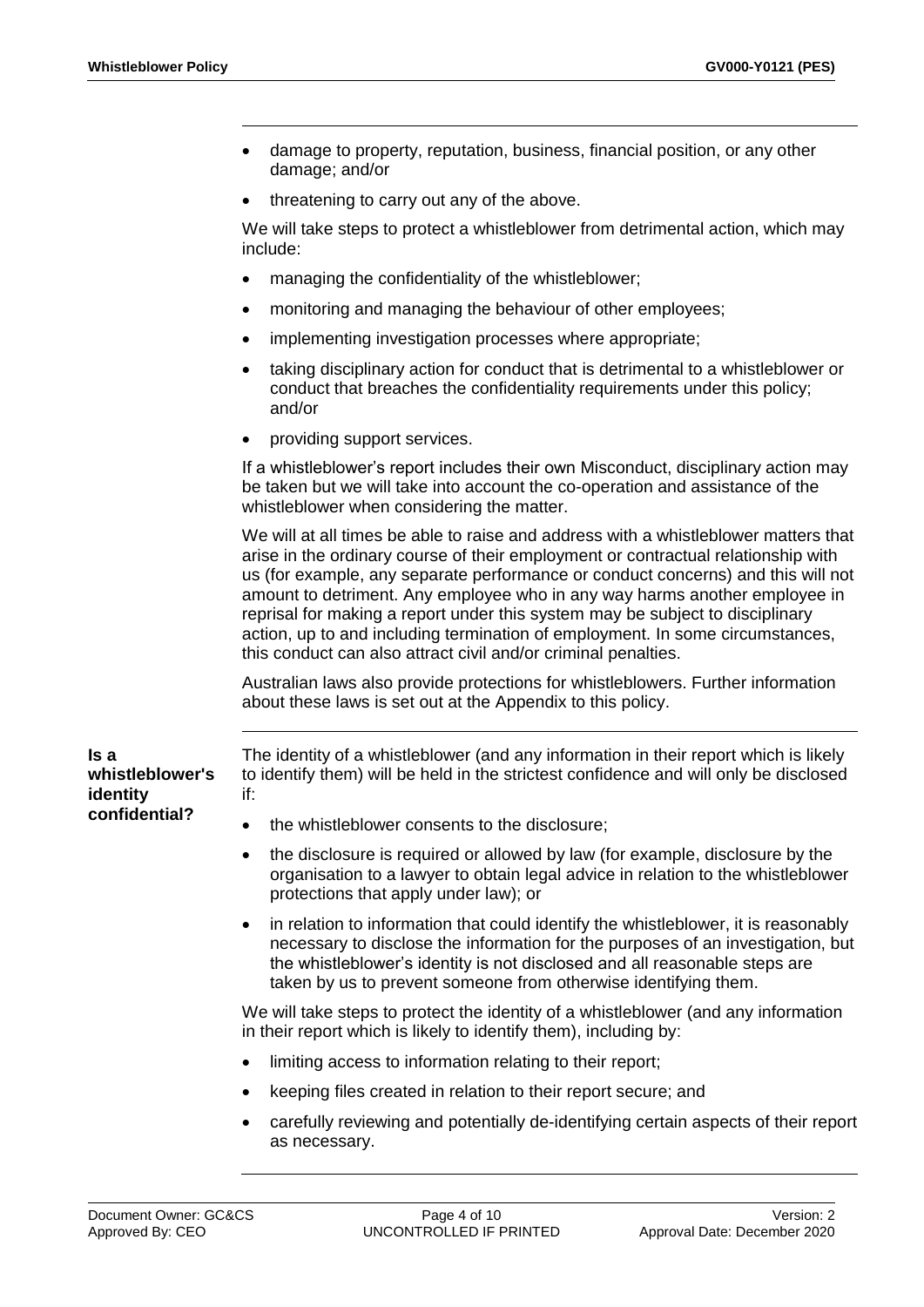|                                              | Whistleblowers should be aware that if they do not consent to the limited sharing<br>of their identity and the information provided by them as needed, this may limit<br>our ability to progress their report and to take action in relation to it.                                                                                                                                                                                                                   |
|----------------------------------------------|-----------------------------------------------------------------------------------------------------------------------------------------------------------------------------------------------------------------------------------------------------------------------------------------------------------------------------------------------------------------------------------------------------------------------------------------------------------------------|
|                                              | A whistleblower should raise any issue they experience as a result of making a<br>report (including if they believe or suspect that there has been a breach of their<br>confidentiality) directly with the WPO or the Executive General Manager People<br>$(EGMP)$ .                                                                                                                                                                                                  |
|                                              | A breach of this policy may be considered Misconduct and will not be tolerated.                                                                                                                                                                                                                                                                                                                                                                                       |
| <b>What information</b><br>will be provided? | We will provide updates to the whistleblower on the progress of any investigation,<br>if they are able to be contacted. We will also provide appropriate updates to<br>persons allegedly involved in reported Misconduct. The frequency and timeframe<br>of these updates will vary based upon the nature of the disclosure.                                                                                                                                          |
|                                              | We may keep the whistleblower informed of the findings of any investigation of<br>their report. However, it may not always be appropriate to provide details of the<br>outcome of an investigation, having regard to considerations of privacy,<br>confidentiality and the legal rights of others (including those against whom<br>allegations are made).                                                                                                             |
| How is an<br>investigation<br>conducted?     | We will, after consideration of a whistleblower report, determine what action is<br>necessary, depending on the nature of the report and whether it relates to<br>Misconduct.                                                                                                                                                                                                                                                                                         |
|                                              | A whistleblower can choose to remain anonymous throughout the reporting and<br>investigation processes. However, anonymity may affect our ability to fully and<br>thoroughly investigate a report. It may not be possible to investigate a report if we<br>are not able to contact a whistleblower to obtain sufficient information.                                                                                                                                  |
|                                              | Investigations will be conducted by a WIO. The WIO will be impartial to the<br>whistleblower, the business unit concerned or any person being the subject of the<br>reportable conduct.                                                                                                                                                                                                                                                                               |
|                                              | The objective of an investigation will be to determine whether there is enough<br>evidence to substantiate the matters reported. As part of this, the WIO is<br>responsible for inquiring into the reported allegations of Misconduct (which may<br>include gathering evidence and conducting interviews of relevant people) and<br>determining whether the allegations are substantiated, partly substantiated, not<br>able to be substantiated, or unsubstantiated. |
|                                              | The timeframe of the investigation and the method of documenting and reporting<br>the findings of the investigation may vary depending on the nature of the report.<br>Any report prepared in relation to an investigation remains confidential to the<br>organisation and will not be provided to a whistleblower or a person to whom a<br>report relates.                                                                                                           |
|                                              | Unless there are confidentiality or other reasons not to do so, employees to<br>whom a report relates will be informed of the allegations at the appropriate time,<br>and given an opportunity to respond to the allegations made against them, as<br>and when required by the principles of procedural fairness.                                                                                                                                                     |
|                                              | Where an investigation identifies Misconduct or other inappropriate conduct, the<br>organisation may take appropriate disciplinary action at its discretion. This may<br>include, but is not limited to, terminating or suspending the employment or                                                                                                                                                                                                                  |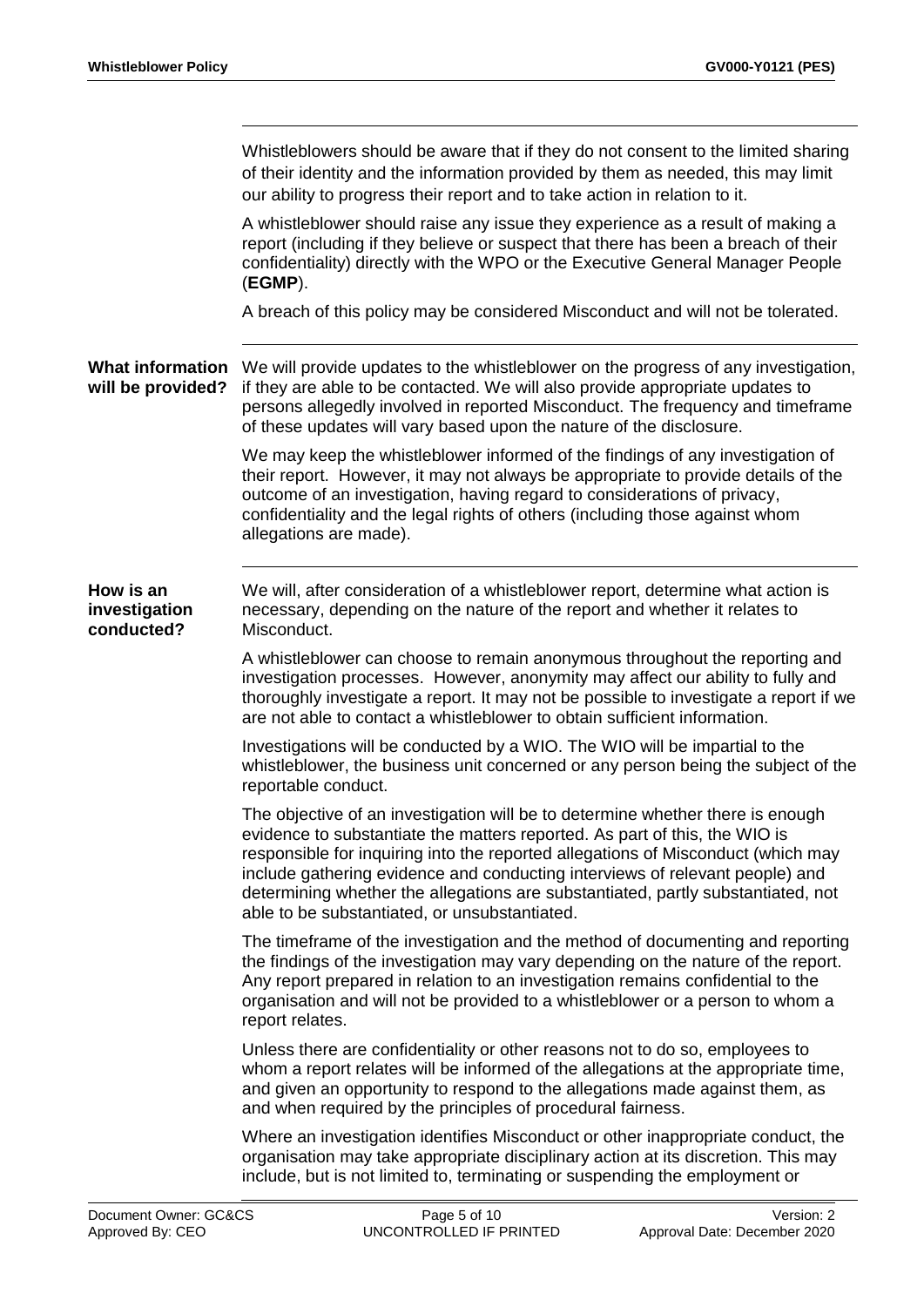engagement of a person(s) involved in any such conduct. If an investigation finds that criminal activity is likely to have occurred, the matter may also be reported to the police and/or other regulatory authorities.

**Unauthorised release of information** Information coming into the possession of a person from a whistleblower must not be released to any person, unless the whistleblower consents or the disclosure is otherwise allowed by law.

## **The role of the Whistleblower Protection Officer (WPO)**

**responsibilities** The WPO:

**Roles &**

## receives and assesses reports of Misconduct made to them;

- manages any investigation that is undertaken into reports of Misconduct;
- keeps the whistleblower informed following receipt of a report;
- keeps the Chief Executive Officer and the Board informed of any material incidents raised; and
- takes steps to support the matter remaining confidential and the protection of the whistleblower's identity.

The WPO will have direct, unfettered access to independent financial, legal and operational advisers as required.

## **The role of the Whistleblower Investigations Officer (WIO)**

The WIO (who may be internal or external to the orgainsation) is responsible for the investigation of a report, where appropriate, in a timely manner to determine whether there is evidence in support of the matters raised or, alternatively, to refute the report made.

The WIO must investigate a report of Misconduct in line with the terms of this policy and report the findings of any such investigation to the WPO that commissioned the investigation (where they did not act as the relevant WIO) as well as the relevant decision-maker.

## **What other support is available?**

If a whistleblower has any concerns in relation to making a report of Misconduct, they can raise this with the WPO or the Executive General Manager People, who is responsible for providing support to whistleblowers and protecting them from detriment as a result of making a report.

The EGMP is authorised to provide certain protections where they deem this appropriate for fulfilling their role.

**Reporting Caragets Cour Board Audit Committee and the Executive will receive summary information** in relation to concerns raised under this policy as new matters are reported or when investigations are concluded. The Board and the Executive may also be provided with additional information about any material incidents raised. Information provided to the Board or the Executive will be de-identified as required.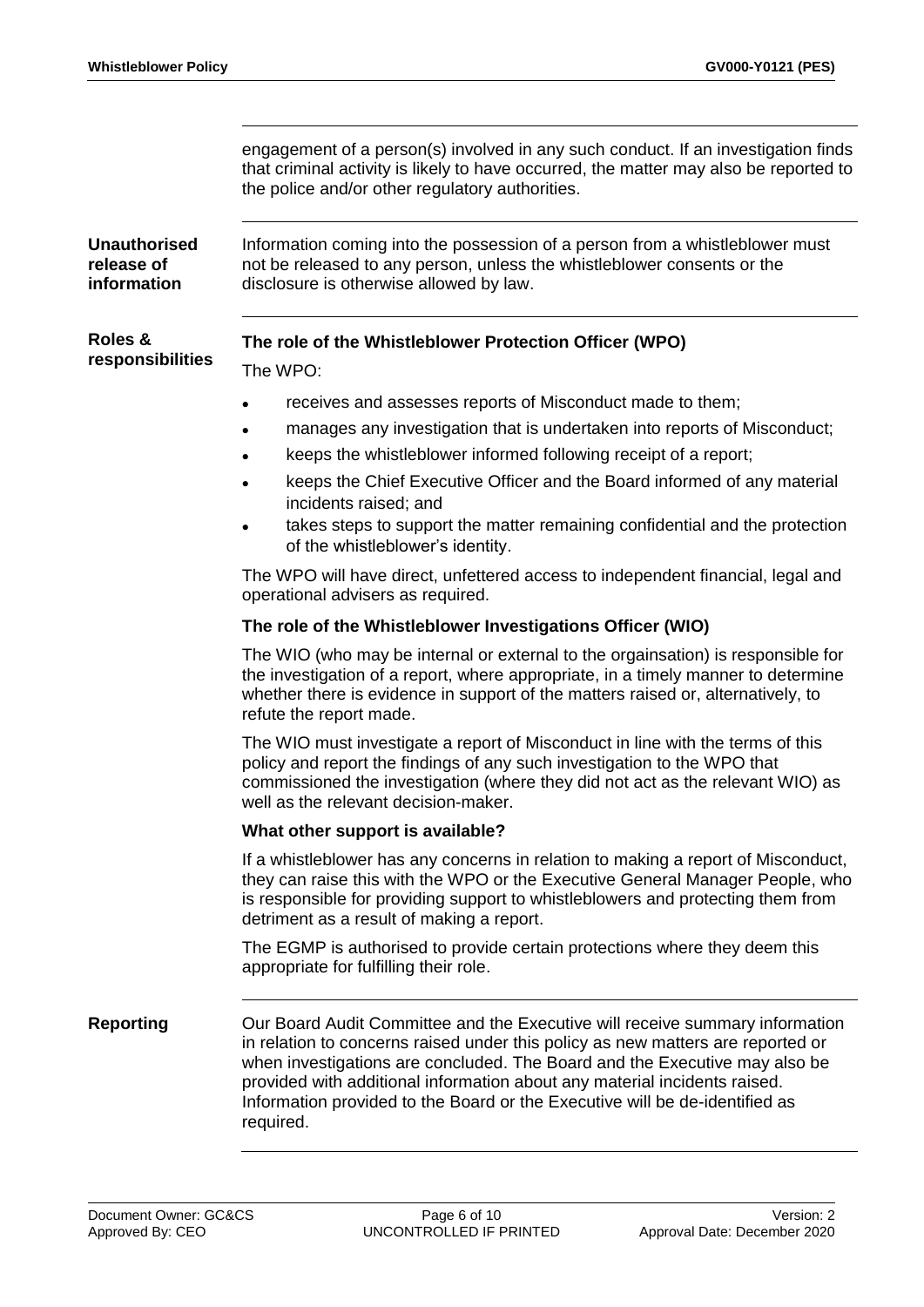**Availability and effect of this policy** To ensure its effectiveness, this policy will be reviewed periodically every two years or as otherwise required.

## **Appendix - Whistleblower protections, including under Australian law**

## **Overview**

As set out in this policy, the organisation is committed to protecting people who make a report about Misconduct through the channels set out in this policy.

Protections can also arise under Australian law. For example, the *Corporations Act 2001*  (Cth) (**Corporations Act**) and the *Taxation Administration Act 1953* (Cth) (**Taxation Administration Act**) protect 'eligible whistleblowers' where they make a disclosure about a "disclosable matter" or "qualifying disclosure" to a person specified under those Acts.

The purpose of this Appendix is to set out further information regarding these protections, including those which apply under Australian law.

## **What types of matters are protected under law?**

A "**disclosable matter**" under the Corporations Act will arise where an eligible whistleblower makes a report in circumstances where they have reasonable grounds to suspect that the information concerns Misconduct or an improper state of affairs in relation to our organisation, including, but not limited to, conduct that:

- constitutes an offence against a range of corporate and financial sector legislation specified under the Corporations Act;
- constitutes an offence against any law of the Commonwealth that is punishable by imprisonment for a period of 12 months or more;
- represents a danger to the public or the financial system; or
- is otherwise prescribed by regulation.

In addition, a disclosure may also be protected as a "qualifying disclosure" under the Taxation Administration Act where a report relates to a breach of Australian tax law or taxrelated Misconduct.

A report about a "disclosable matter" or a "qualifying disclosure" by an eligible whistleblower will be protected under the Corporations Act and the Taxation Administration Act if it is made to the YourCall service or a WPO. These protections are also available in relation to disclosures made to another person specified under those Acts as set out further below.

If a person makes a disclosure to a legal practitioner for the purposes of obtaining legal advice or legal representation, their disclosure will also be protected even if it does not relate to a "disclosable matter" or a "qualifying disclosure".

Misconduct which does not amount to a "disclosable matter" under the Corporations Act or a "qualifying disclosure" under the Taxation Administration Act will not be protected under those Acts.

## **What are the key protections under Australian law?**

The key protections under this policy and applicable Australian laws are as follows:

*Confidentiality*: We protect the confidentiality of whistleblowers who make reports. We do this by limiting how both their identity and information that is likely to lead to their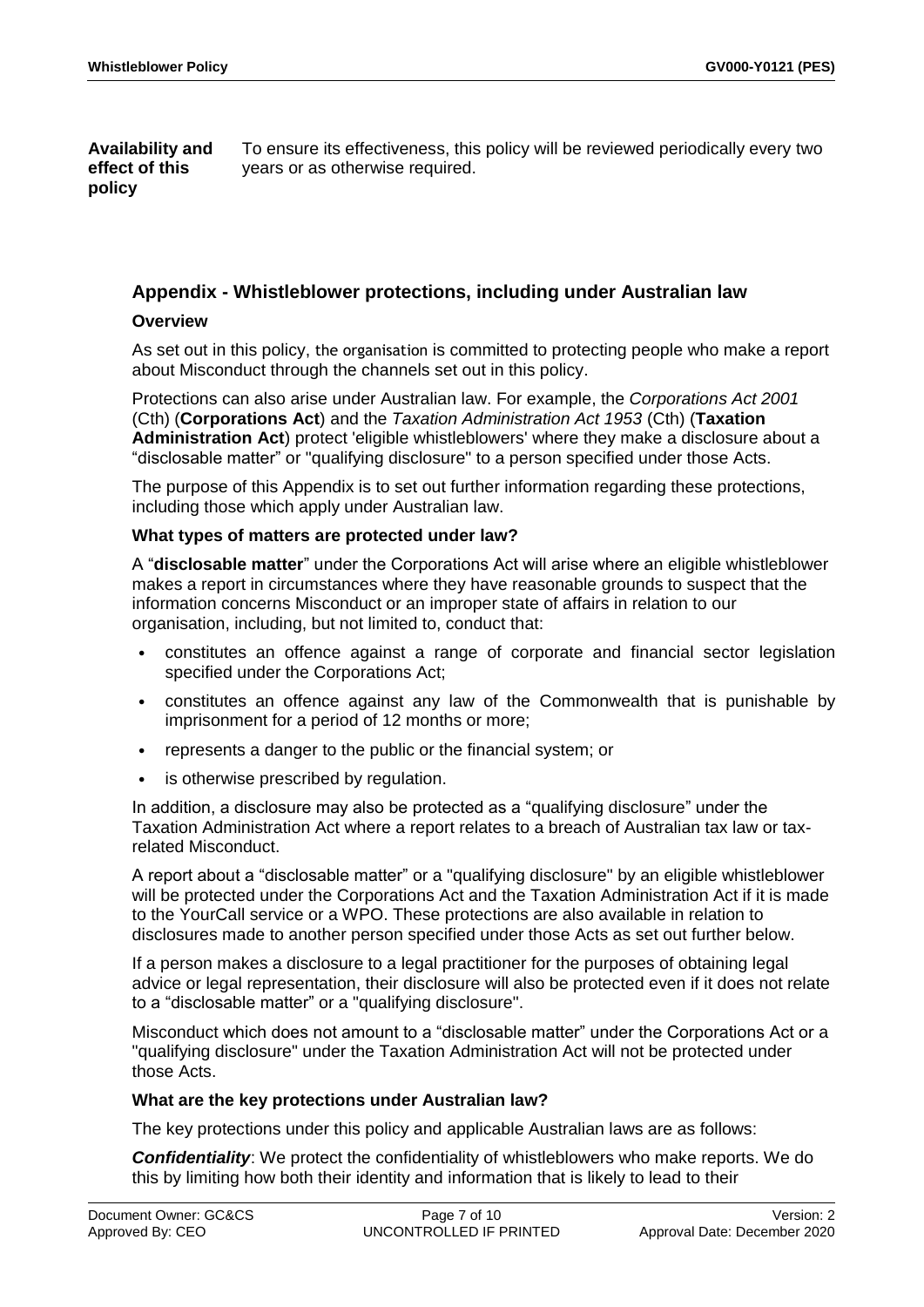identification is shared. Their identity will be kept confidential to the fullest extent possible and only shared as permitted by them or law.

Under the Corporations Act (and the Tax Administration Act, where relevant), where a report is made about a "disclosable matter" or a "qualifying disclosure" by an eligible whistleblower to the YourCall service, a WPO or another person specified under those Acts (as set out below), that eligible whistleblower's identity (and information which is likely to identify them) can only be disclosed without their consent, if the disclosure is to:

- the Australian Securities and Investments Commission or the Australian Prudential Regulation Authority;
- the Australian Federal Police:
- the Australian Taxation Commission in respect of tax-related Misconduct; or
- a legal practitioner for the purpose of obtaining legal advice or legal representation,

or if it is reasonably necessary to disclose information for the purposes of an investigation, provided their identity is not disclosed and all reasonable steps are taken by us to reduce the risk that they will be identified.

It is illegal for a person to identify an eligible whistleblower or disclose information in a report about a "disclosable matter" or "qualifying disclosure" made by them that is likely to lead to their identification, other than as set out above. Reports can also be made anonymously and still be protected under the Corporations Act.

*Non-victimisation*: We protect whistleblowers from detriment caused because they raised a concern or plan to raise a concern. We do not tolerate anyone threatening to cause or causing detriment to a whistleblower because of their desire or decision to raise a concern. Doing so is taken seriously by us and may lead to disciplinary action.

In certain circumstances, these protections will also be enforceable under the Corporations Act or the Tax Administration Act (where a report relates to tax-related Misconduct). Under this legislation, a person cannot engage in conduct (or threaten to engage in conduct) that causes detriment to a whistleblower (or another person) if:

- that person believes or suspects that a whistleblower (or another person) made, may have made, proposes to make, or could make a disclosure that qualifies for protection, and
- the belief or suspicion is the reason (or part of the reason) for the conduct.

Where these protections apply, an eligible whistleblower is also protected from liability for making the report (either by way of civil, criminal or administrative legal proceedings, or contractual or other remedies being sought against them). Further, information they disclose in a report made to a regulator or Commonwealth authority cannot be used in legal proceedings against them (except for proceedings in relation to giving false information). However, they will not be granted immunity from the consequences of any misconduct they have engaged in that is revealed by their report (including, but not limited to, any disciplinary action).

## **When will I be protected?**

We provide protections to whistleblowers who raise concerns pursuant to this policy. Please refer to the policy for the range of ways that we may seek to protect whistleblowers from detriment.

We also provide these protections to any eligible whistleblower who makes a disclosure of Misconduct that is a "disclosable matter" or a "qualifying disclosure" under the Corporations Act (or the Tax Administration Act, where relevant) to the YourCall service, the WPO or another "eligible recipient" under law, which includes:

a director, officer or senior manager of the organisation;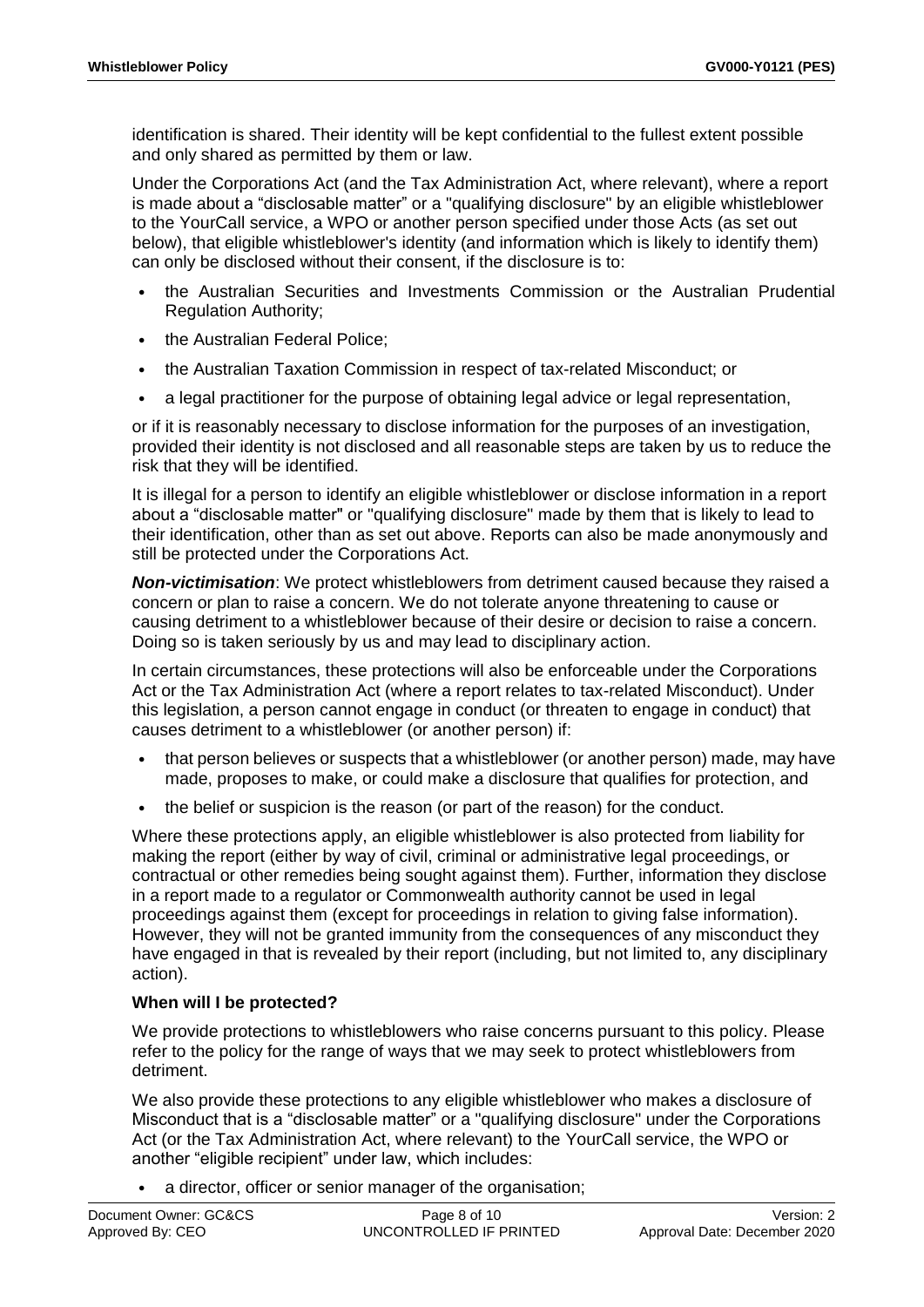- an auditor, or a member of the audit team conducting an audit of the organisation;
- an actuary of the organisation;
- ASIC, APRA or, in the case of tax-related Misconduct, the Australian Taxation Commissioner, or a registered tax agent or BAS agent who provides tax agent or BAS services to the organisation; or
- a legal practitioner, for the purpose of obtaining legal advice or legal representation in relation to a report.

In limited circumstances, certain "public interest" or "emergency" disclosures made to journalists or a parliamentarian are also protected by law. It is important that a whistleblower understands the criteria for making a "public interest" or "emergency disclosure" before doing so. For example, they must have previously made a disclosure to ASIC, APRA or another prescribed body before they can make a "public interest" or "emergency" disclosure and, in the case of a "public interest" disclosure, at least 90 days must have passed since the previous disclosure. Please contact the Head of Corporate Affairs for information in relation to this.

A report must be raised with one of the above people in order to qualify for protection under the Corporations Act (or the Tax Administration Act, where relevant). A whistleblower is encouraged to raise a disclosure with the YourCall service or a WPO in the first instance, so that we can be in a position to identify and address any wrongdoing as early as possible. As set out in the policy, we take any reports of Misconduct seriously and will treat such reports sensitively and confidentially.

## **What should I do if a protection is breached**?

We take any breach of these protections seriously. Where a whistleblower believes a breach has occurred, they should raise this with the WPO or the EGMP.

If a person suffers detriment because another person believes or suspects that they or another person has, proposes to make, could make or may make a report that qualifies for protection under the Corporations Act, that person can also seek compensation and other remedies through the courts if they suffer loss, damage or injury because of the disclosure, including if we fail to take reasonable precautions and exercise due diligence to prevent the detrimental conduct. A whistleblower should seek legal advice if they are considering seeking such remedies.

## **Is anything not protected?**

This policy and the protections under law (including the Corporations Act) generally do not apply to personal work-related grievances. These are usually reports which relate to a person's employment and solely concerns them personally, which may include a conflict between a person and another employee, or a decision relating to their employment or engagement, such as disciplinary action. Instead, these matters should be reported via the usual channels. However, this policy and the law can still apply in some circumstances, such as where a person's report:

- relates to a "disclosable matter" (see above), including a breach of employment or other laws punishable by more than 12 months' imprisonment;
- has significant implications for the organisation;
- relates to any detriment caused or threatened to a person for raising a concern; or
- relates to Misconduct beyond their personal circumstances.

Where in doubt, a report should be made to the YourCall service or a WPO. They will make sure the report is dealt with under the right policy.